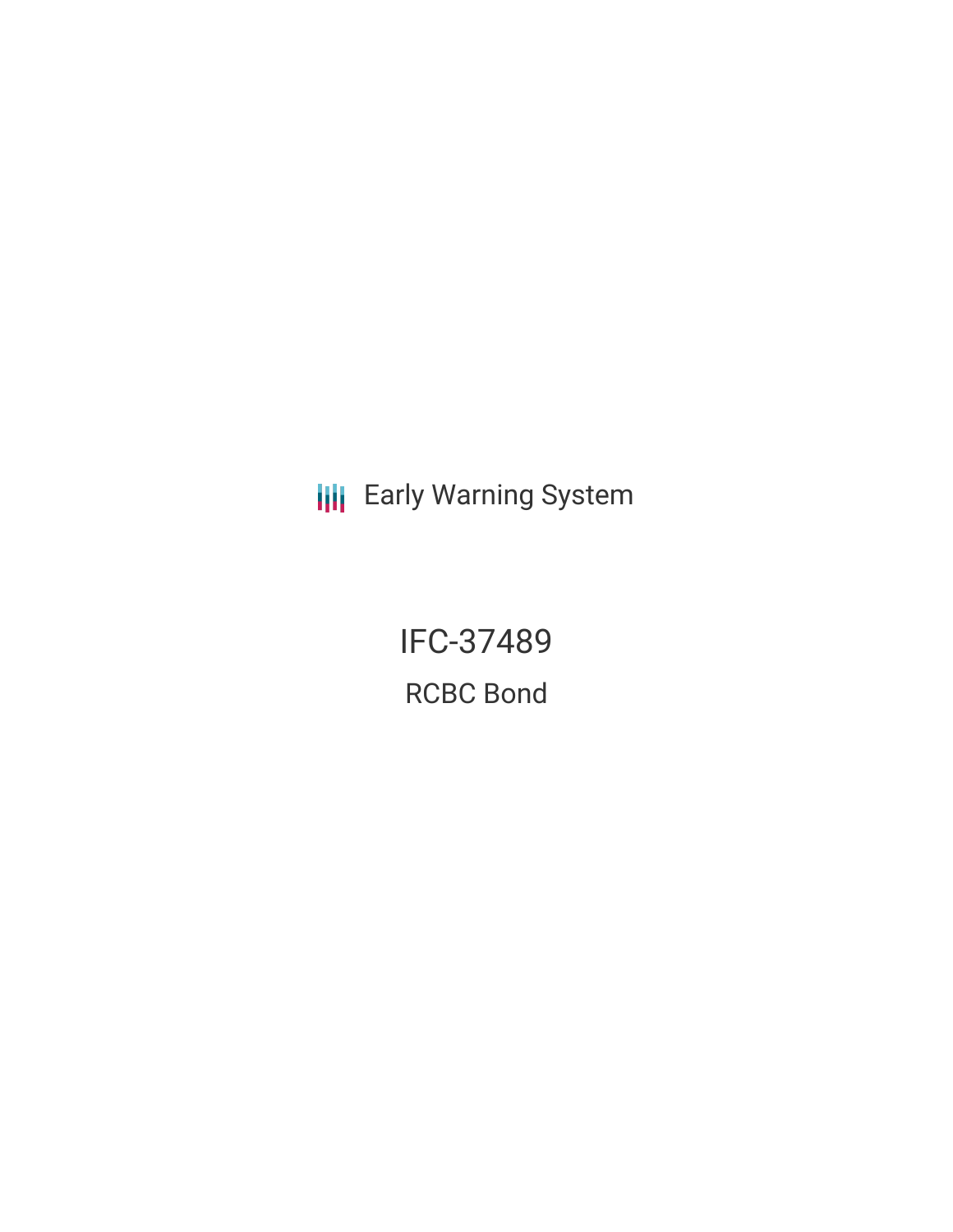# **Quick Facts**

| <b>Countries</b>               | Philippines                                 |
|--------------------------------|---------------------------------------------|
| <b>Financial Institutions</b>  | International Finance Corporation (IFC)     |
| <b>Status</b>                  | Active                                      |
| <b>Bank Risk Rating</b>        | FI                                          |
| <b>Voting Date</b>             | 2015-10-21                                  |
| <b>Borrower</b>                | <b>Rizal Commercial Banking Corporation</b> |
| <b>Sectors</b>                 | Finance, Infrastructure                     |
| <b>Investment Type(s)</b>      | Loan                                        |
| <b>Investment Amount (USD)</b> | \$75.00 million                             |
| <b>Project Cost (USD)</b>      | \$300.00 million                            |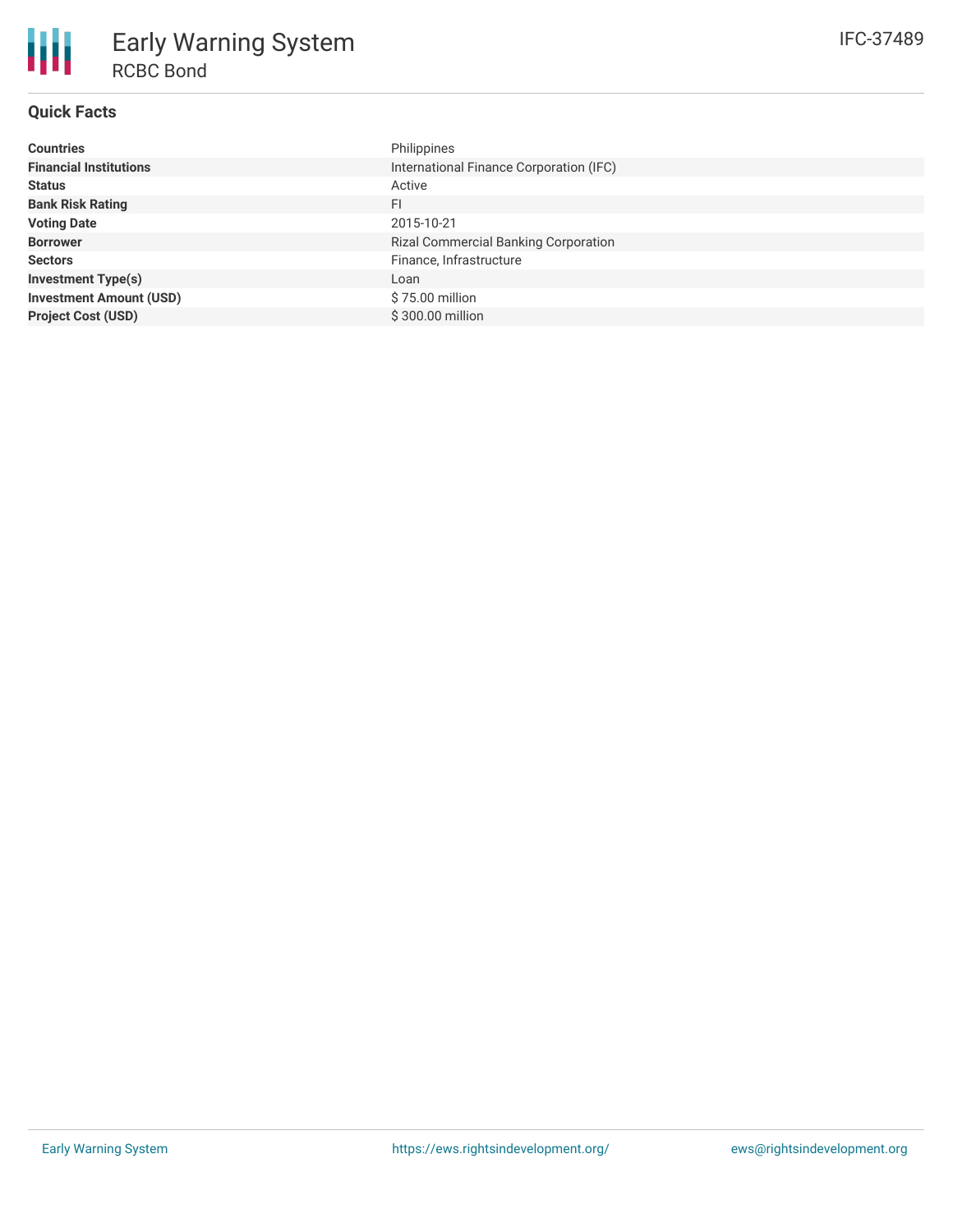

# **Project Description**

This project finances support for Rizal Commercial Banking Corporation's issuance of a long-term USD bond in order to help broaden and deepen the bond markets, support the bank's effort in expanding its lending to infrastructure projects, and continue to support the bank's strategy to increase financial inclusion.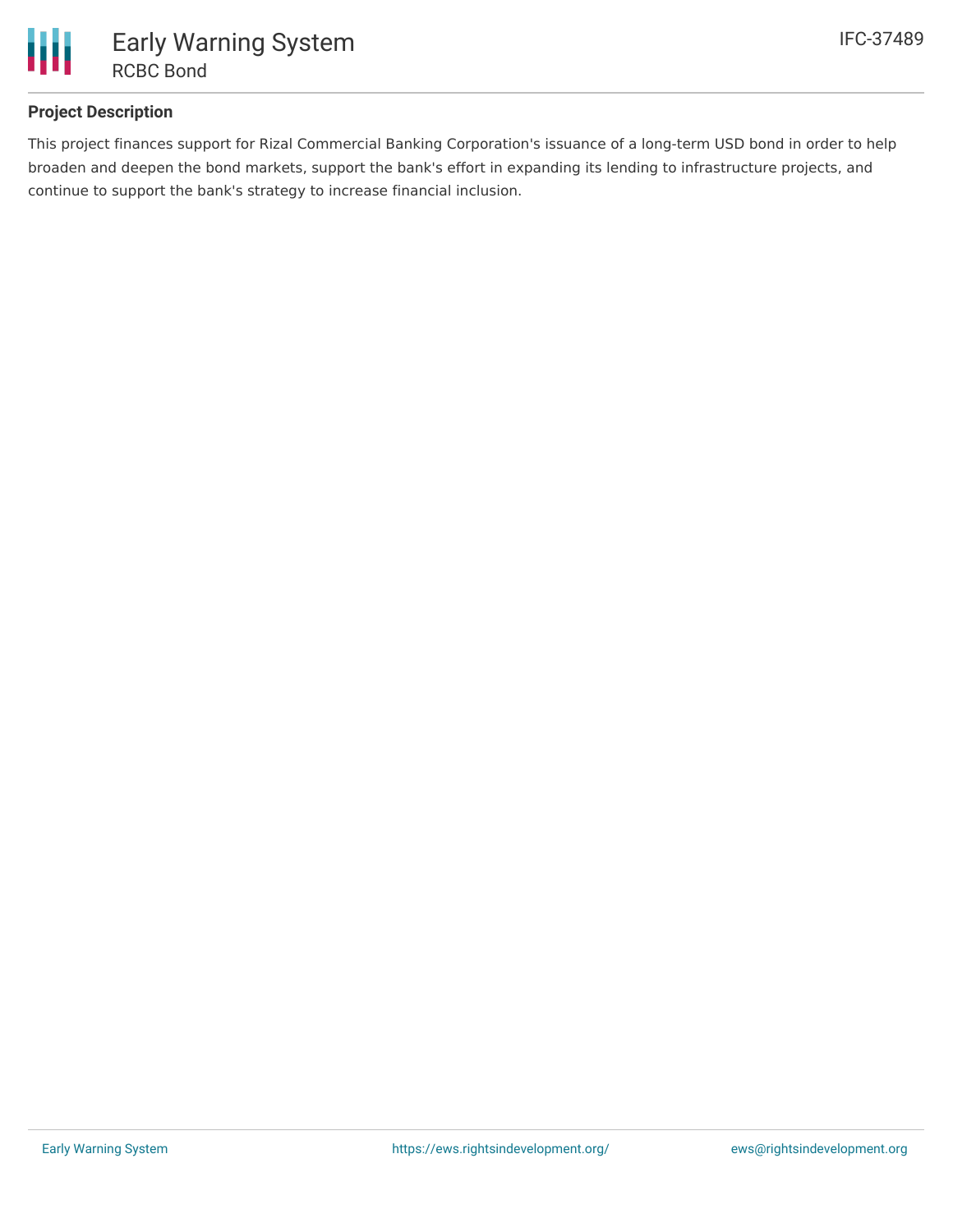## **Investment Description**

• International Finance Corporation (IFC)

Rizal Commercial Banking Corporation is listed in the Philippine Stock Exchange. The majority of the bank's shares are owned by the Yuchengco Group of Companies, a conglomerate with major interests in insurance, investments, schools, materials and construction and real estate. The balance of the shares are held by Cathay Life Insurance Co., Ltd., IFC, IFC Capitalization Equity Fund L.P. and the public.

#### **Financial Intermediary**

Financial Intermediary: A commercial bank or financial institution that receives funds from a development bank. A financial intermediary then lends these funds to their clients (private actors) in the form of loans, bonds, guarantees and equity shares. Financial intermediaries include insurance, pension and equity funds. The direct financial relationship is between the development bank and the financial intermediary.

• Rizal [Commercial](file:///actor/1008/) Banking Corporation (Financial Intermediary)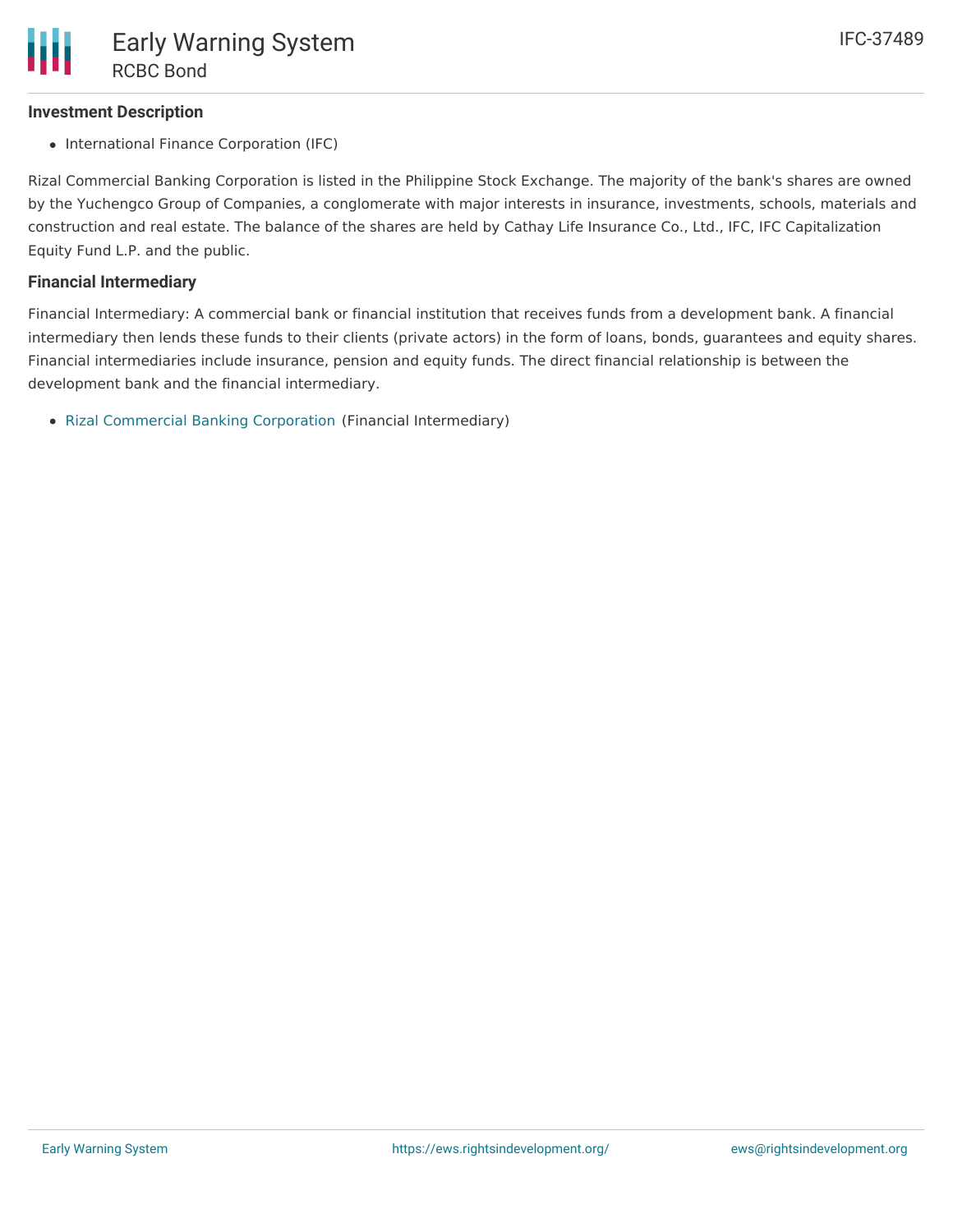

## **Private Actors Description**

The Bank is listed in the Philippine Stock Exchange. The majority of the Bank's shares are owned by the Yuchengco Group of Companies, a conglomerate with major interests in insurance, investments, schools, materials and construction and real estate. The balance of the shares are held by Cathay Life Insurance Co., Ltd., IFC, IFC Capitalization Equity Fund L.P. and the public.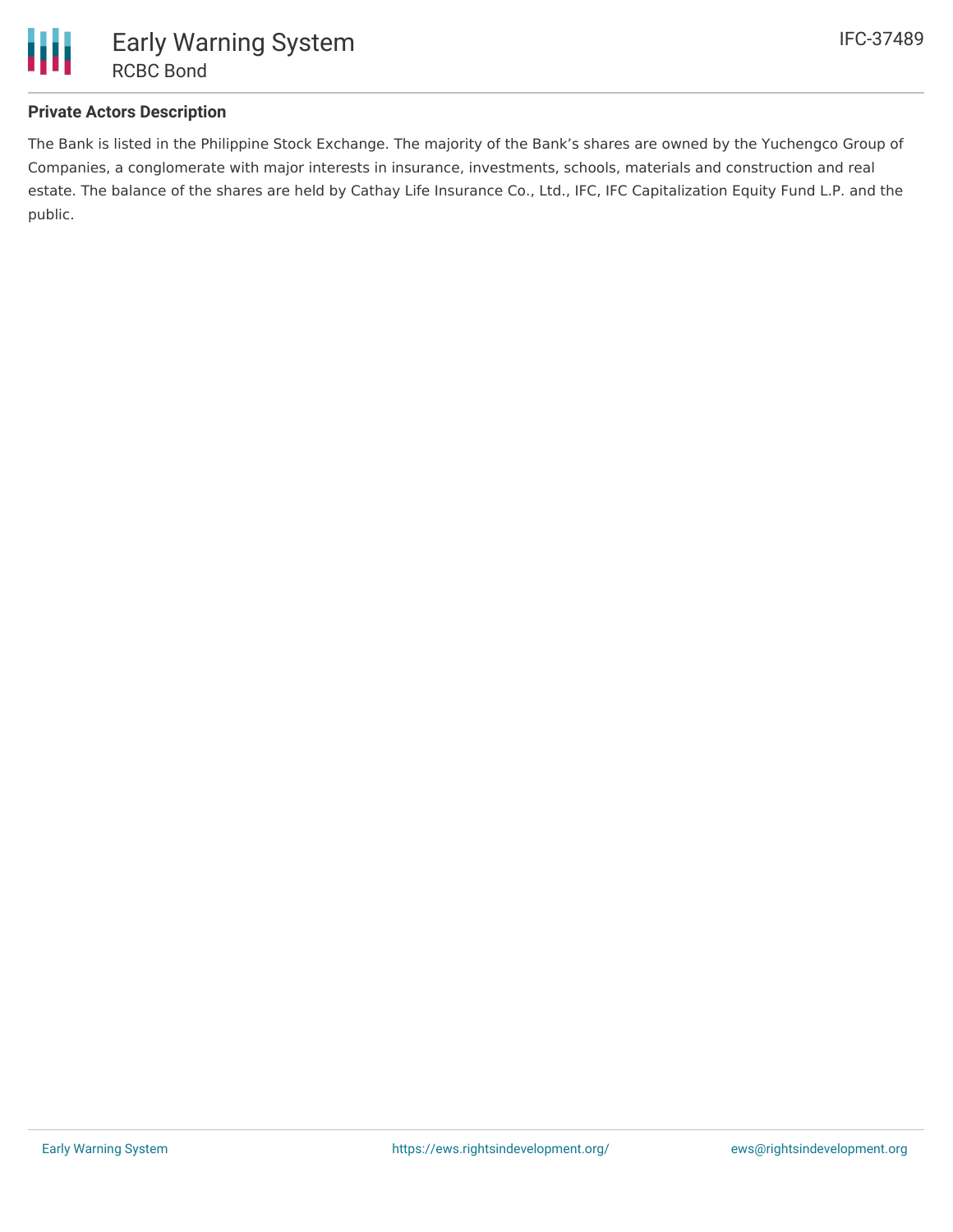# **Contact Information**

John Deveras RIZAL COMMERCIAL BANKING CORPORATION (RCBC) RCBC Head Office, 46/F Yuchengco Tower, RCBC Plaza, 6819 Ayala Avenue, Makati City 0727

#### ACCOUNTABILITY MECHANISM OF IFC

The Compliance Advisor Ombudsman (CAO) is the independent complaint mechanism and fact-finding body for people who believe they are likely to be, or have been, adversely affected by an IFC or MIGA- financed project. If you submit a complaint to the CAO, they may assist you in resolving a dispute with the company and/or investigate to assess whether the IFC is following its own policies and procedures for preventing harm to people or the environment. If you want to submit a complaint electronically, you can email the CAO at CAO@worldbankgroup.org. You can learn more about the CAO and how to file a complaint at http://www.cao-ombudsman.org/